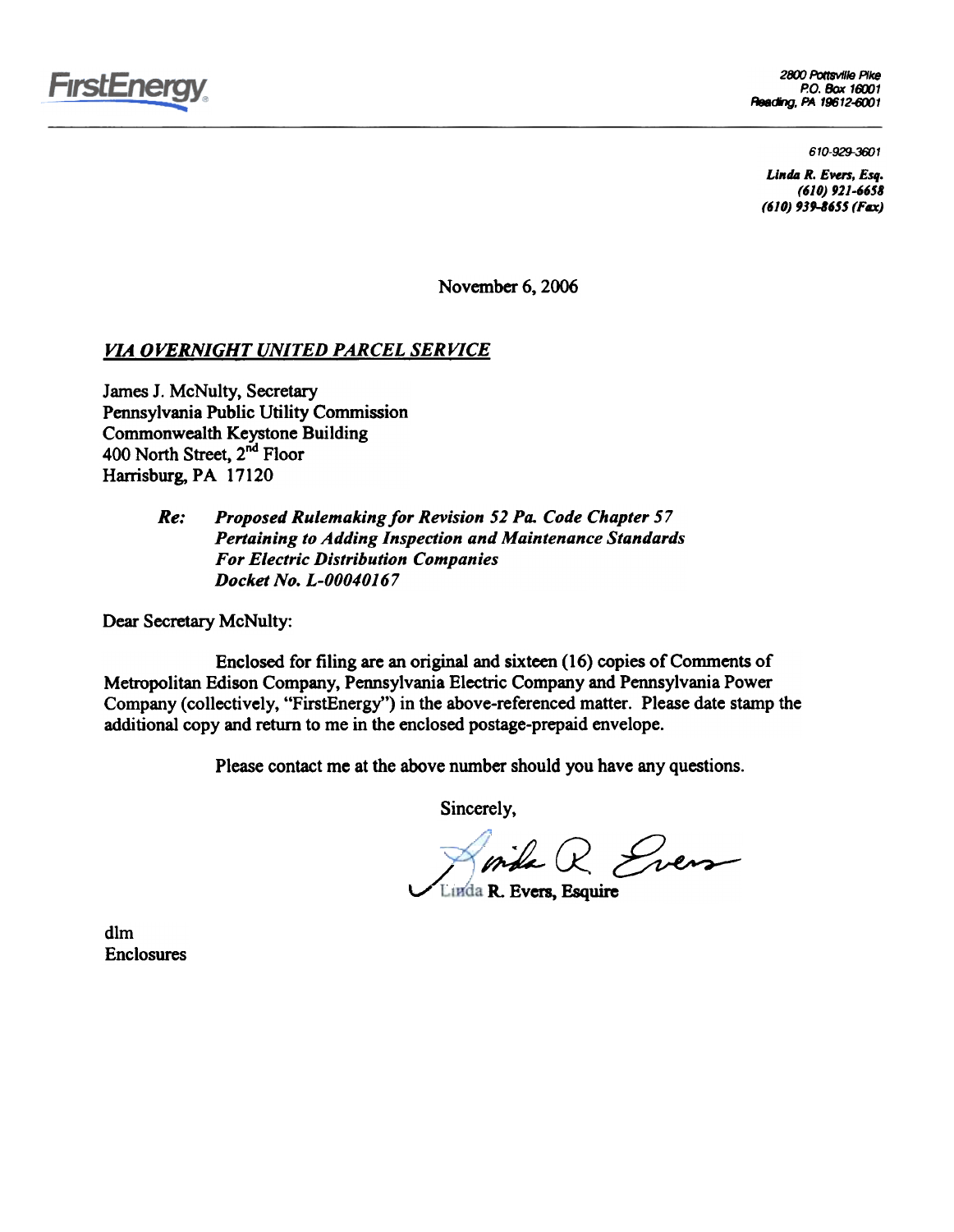# BEFORE THE PENNSYLVANIA PUBLIC UTILITY COMMISSION

Proposed Rulemaking for Revision 52 Pa. Code Chapter 57 Pertaining to Adding Inspection and Maintenance Standards for Electric Distribution Companies

Docket No. L-OOO40167

# CERTIFICATE OF SERVICE

I hereby certify that I have this day served a true and correct copy of the foregoing document upon the individuals listed below, in accordance with the requirements of  $52$  Pa. Code § 1.54 (relating to service by a participant).

Service by United Parcel Service, postage prepaid, as follows:

'-'"'

James J. McNulty, Secretary Pennsylvania Public Utility Commission Commonwealth Keystone Building P.O. Box 3265 Harrisburg, PA 17105-3265

Service by electronic mail, as follows:

Elizabeth Barnes, Assistant Counsel: ebarnes@state.pa.us

Dated: November 6, 2006

Somba R. Even

Linda R. Evers Attorney No. 81428 Metropolitan Edison Company Pennsylvania Electric Company Pennsylvania Power Company 2800 Pottsville Pike P.O. Box 16001 Reading, PA 19612-6001 (610) 921-6658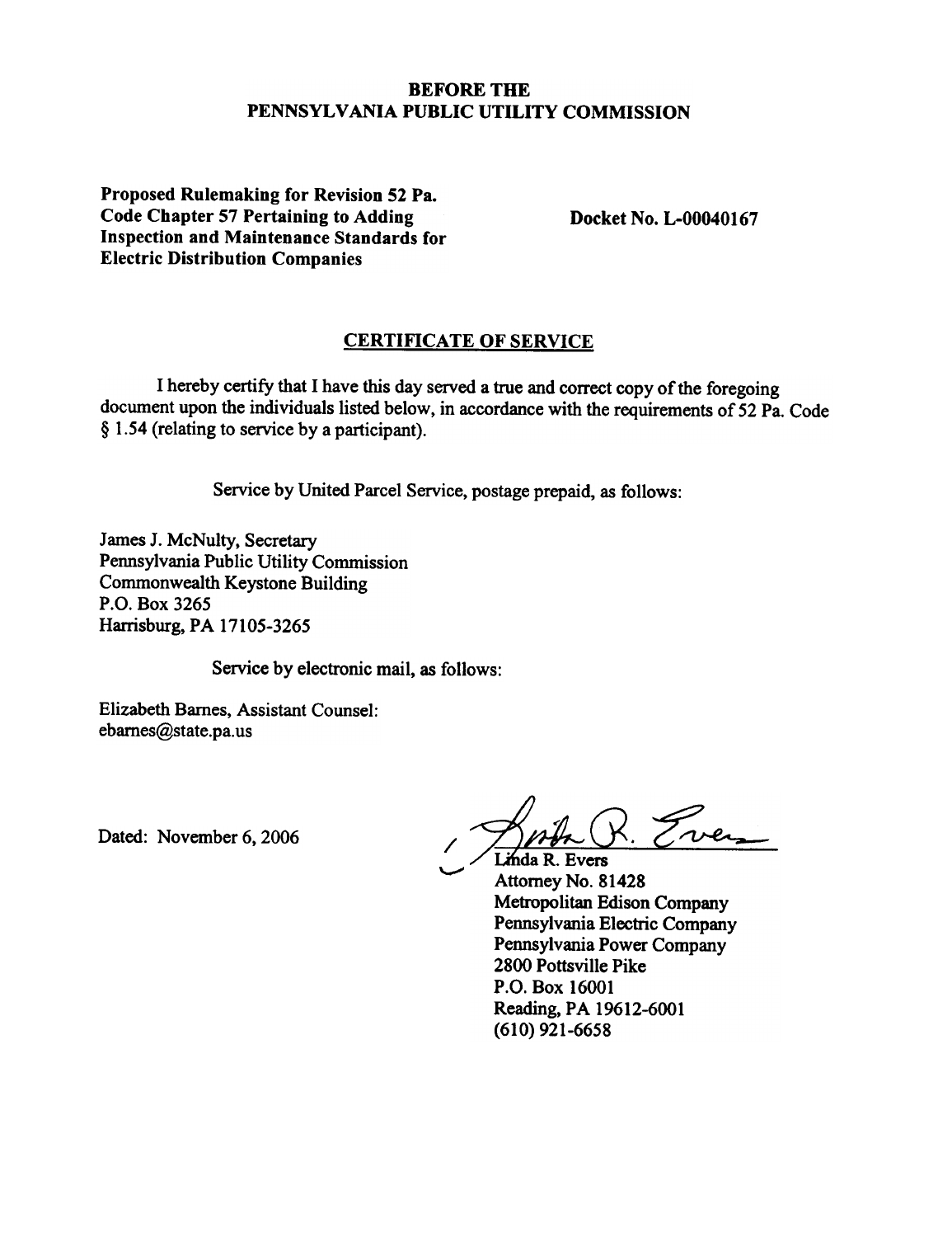# BEFORE THE PENNSYLVANIA PUBLIC UTILITY COMMISSION

Proposed Rulemaking for Revision 52 Pa. Code Chapter 57 Pertaining to Adding Inspection and Maintenance Standards for Electric Distribution Companies

Docket No. L-OOO40167

# COMMENTS OF METROPOLITAN EDISON COMPANY, PENNSYLVANIA ELECTRIC COMPANY AND PENNSYLVANIA POWER COMPANY

# I. Background

The Pennsylvania Public Utility Commission ("PaPUC" or "Commission") on November 18, 2004 adopted an order regarding an Advanced Notice of Proposed Rulemaking regarding inspection and maintenance standards. The order was published in the Pennsylvania Bulletin on December 11, 2004 for comment. The Metropolitan Edison Company, Pennsylvania Electric Company and the Pennsylvania Power Company (herein after collectively "FirstEnergy" or "the Companies") filed comments to the Advanced Notice of Proposed Rulemaking.

On April 21, 2006, the PaPUC entered a Proposed Rulemaking Order regarding regulations to govern Inspection and Maintenance Standards ("I&M Standards") for Electric Distribution Companies ("EDCs"). The Proposed Rulemaking Order was published in the Pennsylvania Bulletin on October 7, 2006, with comments due thirty (30) days following publication or on November 6, 2006. Below are the Companies' comments to the issues identified in the order.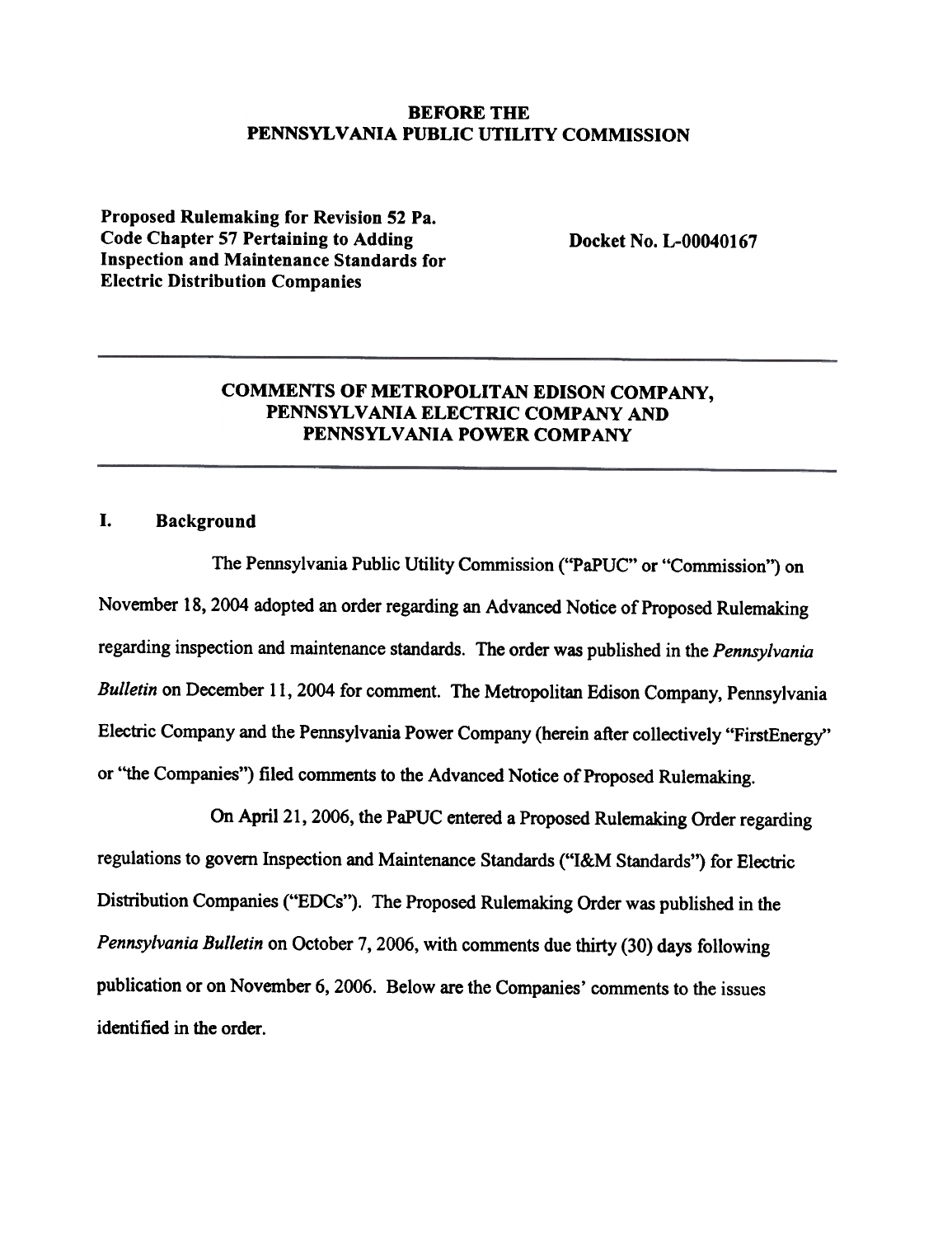#### II. Discussion of Issues

The Companies believe the proposed standards as outlined in § 57.198 hinders the EDCs ability to implement an effective and cost efficient plan based on the specific circumstances of the EDC. Not only will inspection and maintenance needs vary depending on the system configuration, design, equipment, customer density and condition of each EDC's system, but they will differ within pockets of a system. Recognizing that budgets are not limitless, the EDCs need the flexibility to focus their execution of targeted inspection and maintenance practices that are imperative to provide safe and reliable electric service. The Commission has many opportunities to monitor system performance: 1) quarterly reliability reports, 2) annual reliability reports, 3) management audits, 4) volume of justified service quality complaints, and 5) meetings with EDCs. The detail now provided in the quarterly and annual reports provide the Commission with ample data about the inspection and maintenance practices of each EDC. More importantly, the reliability benchmarks and standards provide the necessary motivation for EDCs to have adequate inspection and maintenance standards. Imposing additional standards is duplicative, counterproductive and costly.

Pennsylvania customers are already facing rising electric rates due to market conditions. As additional EDCs' rate caps expire, this trend is likely to continue. The proposed I&M Standards are estimated to cost over \$75 million collectively among all of the EDCs in the Commonwealth. It does not seem prudent to add these additional expenses to already escalating rates when there are more efficient means of monitoring the I&M practices as well as the reliability of an EDC.

The Companies are confident that the inspection and maintenance practices that are adhered to today along with the current oversight of this Commission will drive the right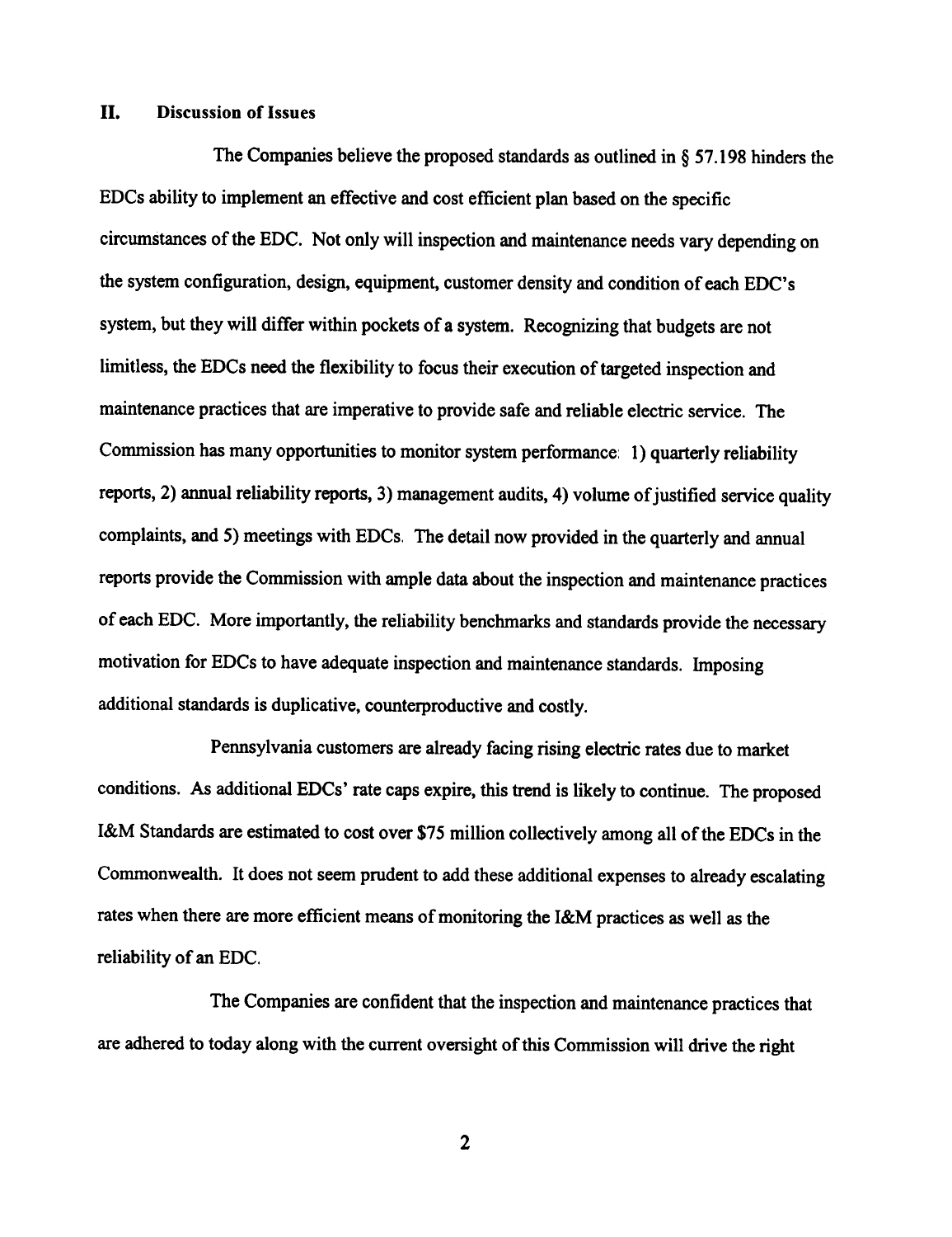reliability perfonnance. While the Commission's concern with the EDC's ability to provide such safe and reliable service should be commended, this Commission should let the existing rules currently in place drive the level of performance they were designed to drive.

#### A. Rural vs. Urban

FirstEnergy does not believe that EDCs should be required to distinguish between rural vs. urban in its plans. While systems that are rural may differ from systems that are urban, to draw distinctions based on the definitions provided in the proposed rulemaking would be arduous and costly with little to no benefit to be realized. Additionally, a single circuit can cross between rural and urban areas multiple times. The Companies do not distinguish its systems based on the population threshold of five thousand and encourages the Commission to eliminate this designation in any final rules.

### B. Transmission Standards

Transmission facilities are subject to the jurisdiction of the Federal Energy Regulatory Commission ("FERC"). The National Electric Reliability Council ("NERC") has developed national reliability standards under the Energy Policy Act of 2005. FERC has charged NERC with the responsibility to enforce transmission reliability standards. FirstEnergy believes the Commission is outside of its jurisdiction when it seeks to impose I&M Standards for vegetation management on the transmission system. As a result, the Companies respectfully request that the Commission decline to adopt such standards.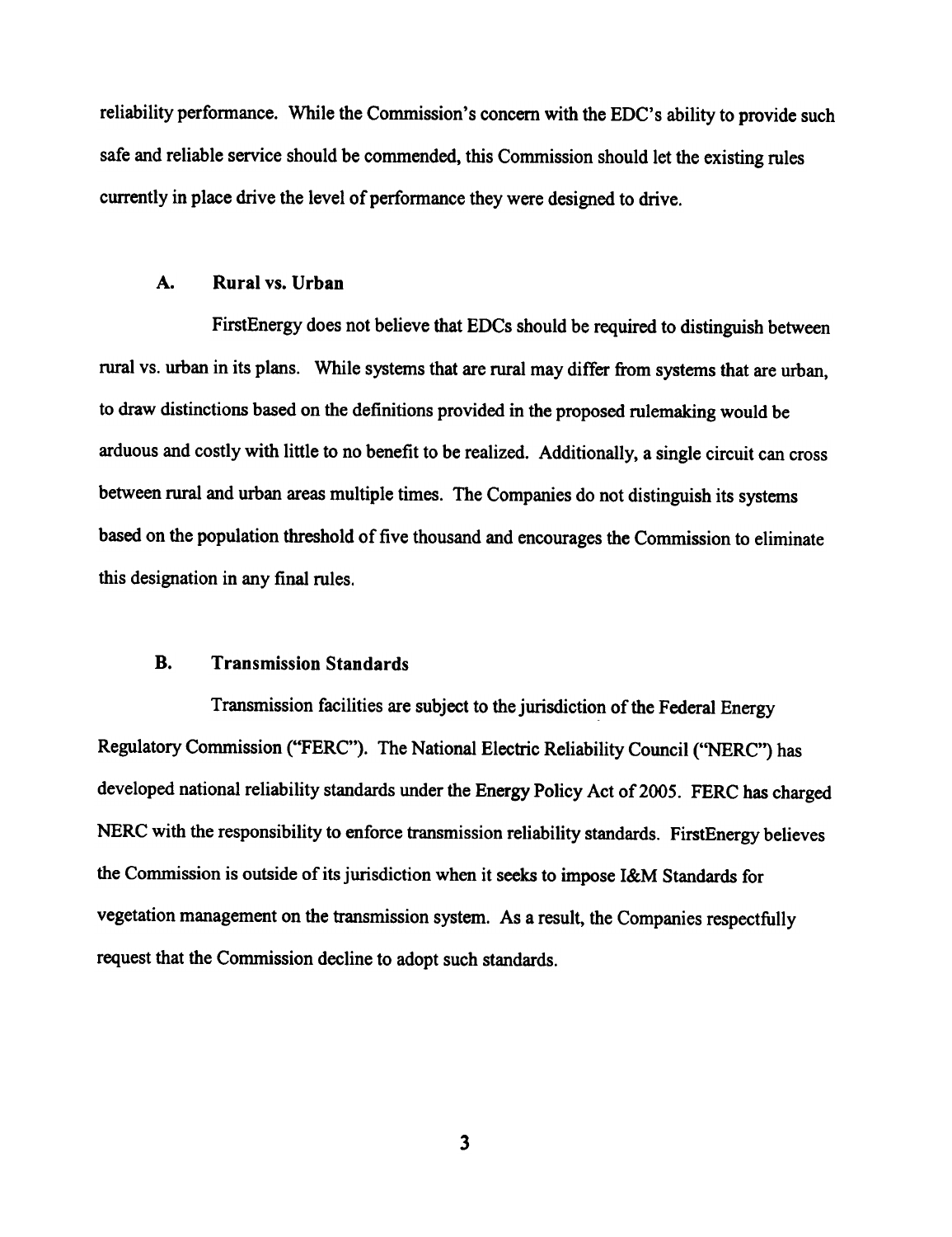# c. Vegetation Management

The Commission's proposed requirement that EDCs trim tree branches and limb located in close proximity to overhead electric wires when the branches and limbs may cause damage to the electric wires regardless of whether the trees in questions are on or off of a rightof-way contains several problematic issues. The phase "may cause" is vague and too open ended especially when coupled with the requirement to trim off of right-a-way. This "may cause" standard is too subjective and will always lead to an EDC losing the Monday morning quarterback call. There could be trees across the street and down the street from a line. How far does the responsibility continue to accommodate the "may cause" requirement? FirstEnergy believes its current practice of pruning on a four-year cycle to achieve four years of clearance from FirstEnergy primary conductors based on tree species and growing conditions and FirstEnergy's priority tree identification program to mitigate obvious adjacent hazards are reasonable.

EDCs do not have the legal right to cut trees that are outside of the right- of -way. EDCs would be at the mercy of property owners and should not be penalized for situations that are outside of an EDCs control. In its comments to the Commission's Advanced Notice of Proposed Rulemaking, FirstEnergy requested that the Commission assist the EDCs by imposing regulations that mitigates jurisdictional barriers to implementing an EDC's I&M program. Examples include Commission regulations that supersedes local city, borough, and other municipal ordinances that may attempt to limit tree pruning, removal of vegetation, the use of herbicides or that require stump removals - all of which are impediments to completing required and essential vegetation management in a cost effective and timely manner. Additionally, state level interdepartmental cooperation among agencies such as the Game Commission, the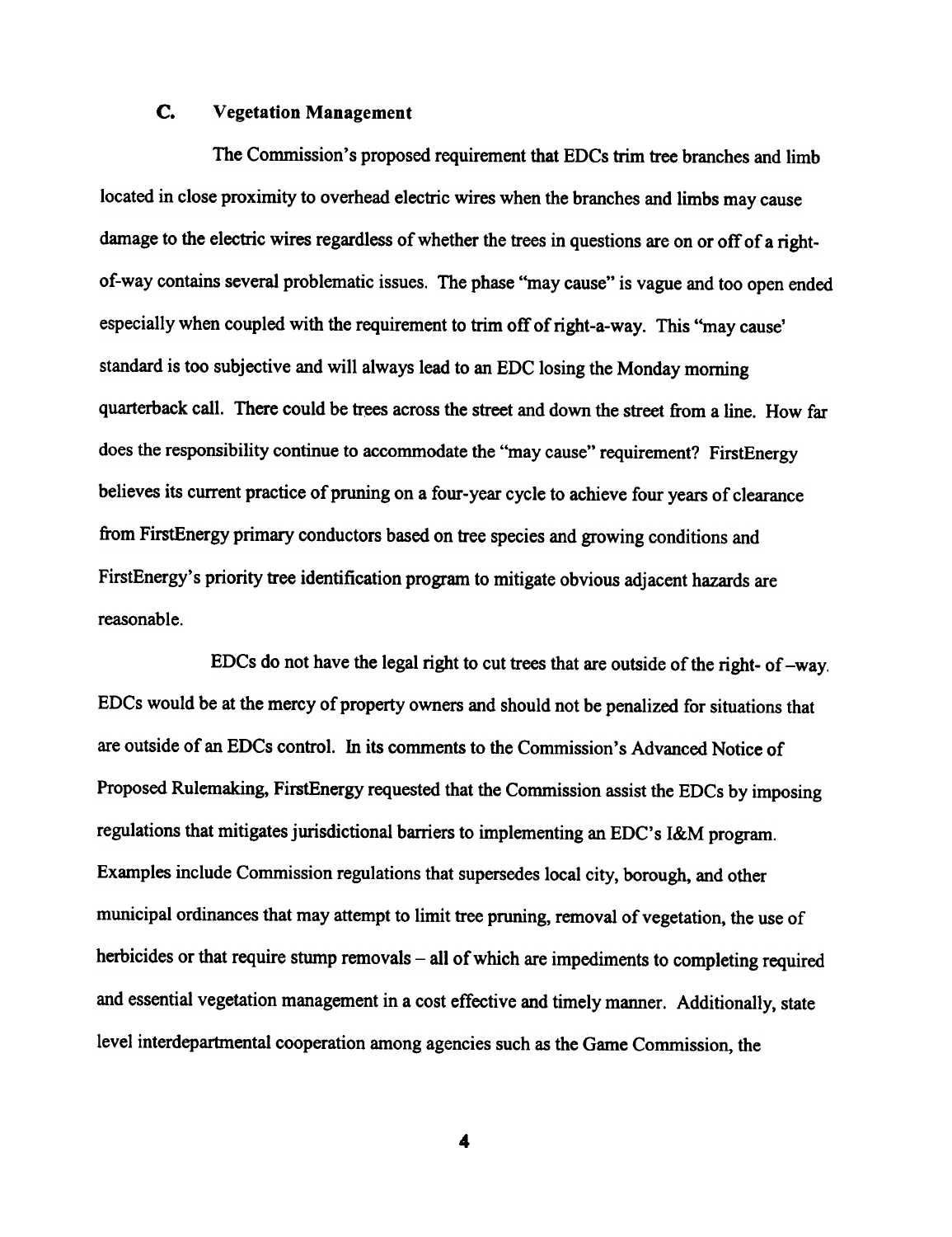Department of Environmental Protection ("DEP"), and the Department of Conservation and Natural Resources ("DCNR") would be helpful to EDCs. FirstEnegy urges the Commission to consider such action.

## **III.** Conclusion

FirstEnergy has participated in the comments filed by the Energy Association of Pennsylvania ("EAPA") and supports those comments. Any issues not directly discussed herein are addressed in the EAPA comments and reflects the Companies positions. FirstEnergy thanks the Commission for the opportunity to comment on this Proposed Rulemaking pertaining to specific inspection and maintenance standards. The Companies also commend the Commission's focus and efforts to improve reliability to customers in the Commonwealth of Pennsylvania. However, improved and sustainable reliability standards will only be achieved if each individual EDC maintains the flexibility to implement practices that consider factors unique to the EDC. Contrarily, a specific set of standards uniformly imposed on all EDCs could detrimentally impact an EDC's operational efficiency, cost effectiveness, and reliability performance as well as raise the rates of Pennsylvania consumers. Therefore, the Commission should decline such action.